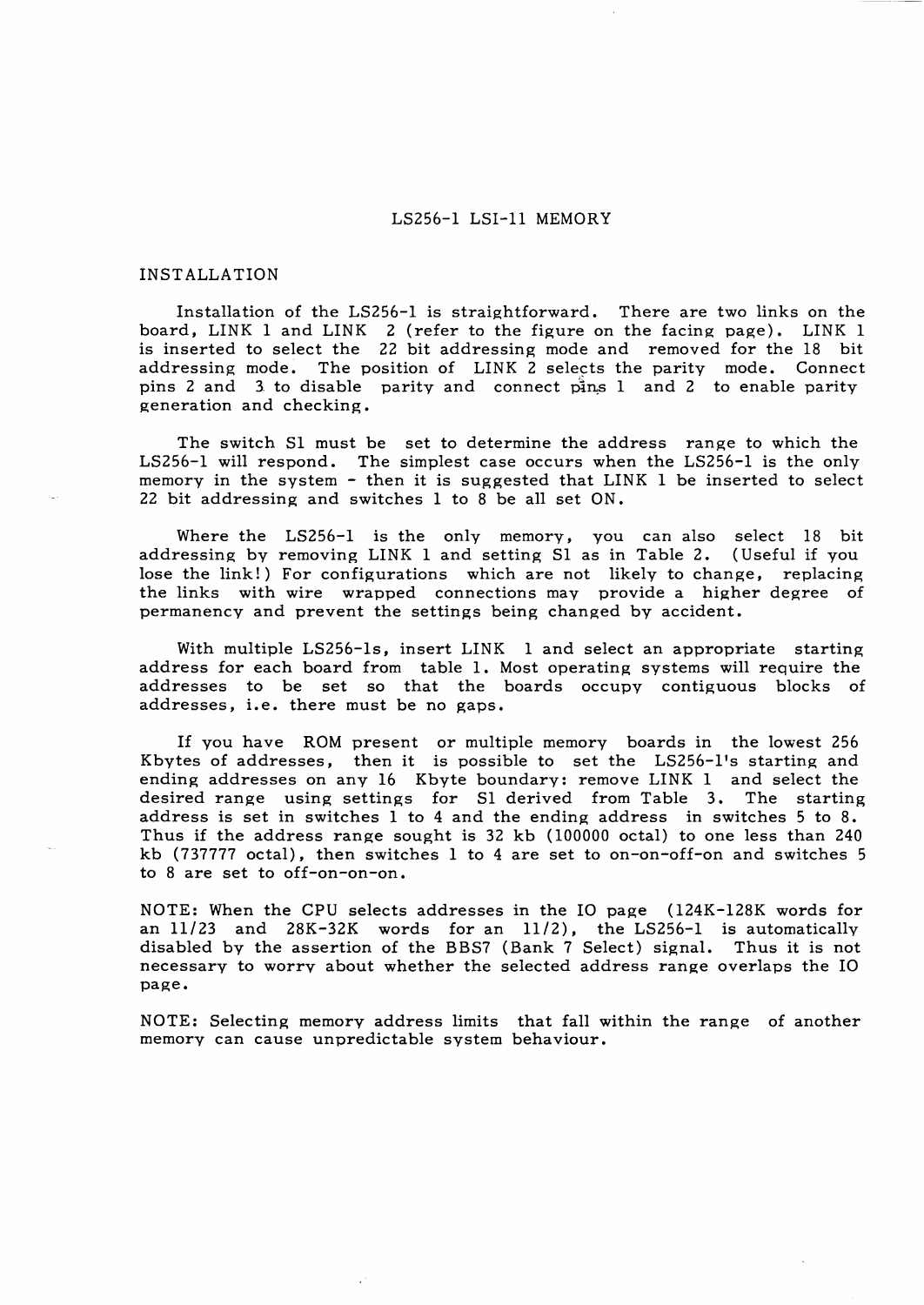| Starting<br>address |        |     | sw2   | sw3 | sw4       | sw5                      | sw6                      | sw7                      | sw8                      | Octal<br>(bytes) |
|---------------------|--------|-----|-------|-----|-----------|--------------------------|--------------------------|--------------------------|--------------------------|------------------|
|                     |        |     |       |     |           |                          |                          |                          |                          |                  |
| 0kw                 | 0kb    | on. | on    | on  | on.       | on.                      | on.                      | on                       | on                       | 00000000         |
| 128kw               | 256kb  | on  | on    | on  | --        | on                       | on                       | on                       | $\overline{\phantom{m}}$ | 01000000         |
| 256kw               | 512kb  | on  | on    | --  | <b>on</b> | on                       | on                       | $\overline{\phantom{m}}$ | on                       | 02000000         |
| 384kw               | 768kb  | on  | on    | --  | --        | on                       | on                       | --                       | $\overline{\phantom{m}}$ | 03000000         |
| 512kw               | 1024kb | on  | $- -$ | on  | on        | on                       | $\overline{\phantom{a}}$ | on                       | on                       | 04000000         |
| 640kw               | 1280kb | on  | --    | on  | --        | on                       | --                       | on                       | $\qquad \qquad -$        | 05000000         |
| 768kw               | 1536kb | on  | --    | --  | on        | on                       |                          | --                       | on                       | 06000000         |
| 896kw               | 1792kb | on  |       | --  | --        | on                       | --                       | --                       | $-\,-$                   | 07000000         |
| 1024kw              | 2048kb | --- | on    | on  | oń        | $\overline{\phantom{m}}$ | on                       | on                       | on                       | 10000000         |
| 1152kw              | 2304kb | --  | on    | on  | --        | --                       | on                       | on                       | $\overline{\phantom{m}}$ | 11000000         |
| 1280kw              | 2560kb | --  | on    | --  | on        | --                       | on                       | $-\!$ $\!-$              | on                       | 12000000         |
| 1408kw              | 2816kb | --  | on    | --  | --        | --                       | on                       | --                       | $\qquad \qquad -$        | 13000000         |
| 1536kw              | 3072kb |     | --    | on  | on        |                          | --                       | on                       | on                       | 14000000         |
| 1664kw              | 3328kb |     |       | on  | --        |                          | --                       | on                       | $\frac{1}{2}$            | 15000000         |
| 1792kw              | 3584kb |     |       | --  | on        |                          |                          | --                       | <b>on</b>                | 16000000         |
| 1920kw              | 3840kb |     |       |     |           |                          |                          |                          | --                       | 17000000         |

TABLE 1: 22 bit addressing (link 1 closed) 0 - 2048 Kw

| TABLE 2: 18 bit addressing (link 1 out) $0 - 128$ Kw |  |  |  |     |    |                                           |     |  |  |  |     |  |  |
|------------------------------------------------------|--|--|--|-----|----|-------------------------------------------|-----|--|--|--|-----|--|--|
| Starting<br>address                                  |  |  |  |     |    | $sw1$ $sw2$ $sw3$ $sw4$ $sw5$ $sw6$ $sw7$ |     |  |  |  | sw8 |  |  |
| 0                                                    |  |  |  | on. | on | on.                                       | on. |  |  |  |     |  |  |

 $\mathcal{L}^{\text{max}}_{\text{max}}$  , where  $\mathcal{L}^{\text{max}}_{\text{max}}$ 

 $\label{eq:2.1} \frac{1}{2} \sum_{i=1}^n \frac{1}{2} \sum_{j=1}^n \frac{1}{2} \sum_{j=1}^n \frac{1}{2} \sum_{j=1}^n \frac{1}{2} \sum_{j=1}^n \frac{1}{2} \sum_{j=1}^n \frac{1}{2} \sum_{j=1}^n \frac{1}{2} \sum_{j=1}^n \frac{1}{2} \sum_{j=1}^n \frac{1}{2} \sum_{j=1}^n \frac{1}{2} \sum_{j=1}^n \frac{1}{2} \sum_{j=1}^n \frac{1}{2} \sum_{j=1}^n \frac{$ 

 $\sim$ 

 $- 2 -$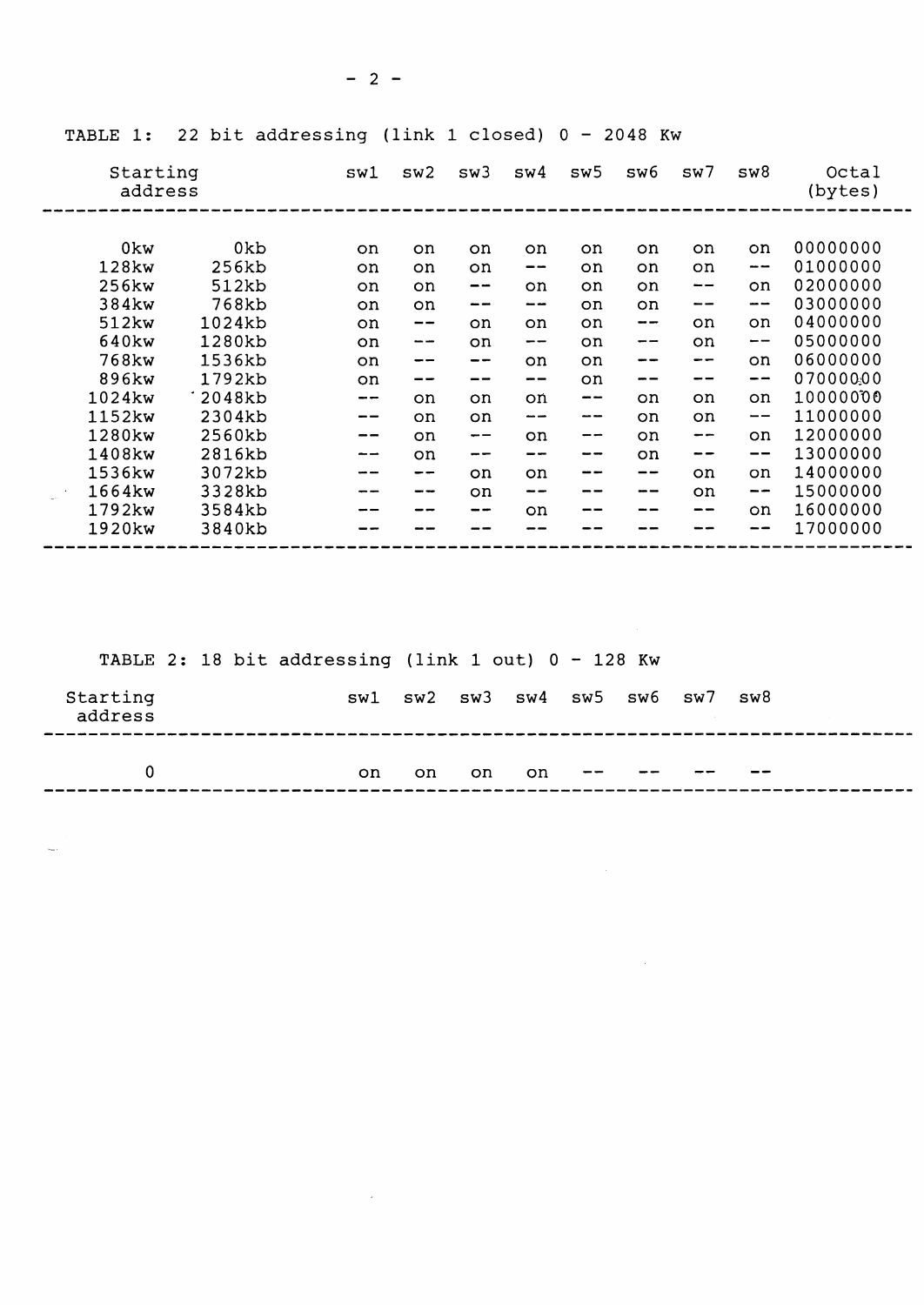| Address           | Start           |      |       |     |     |     |     | Octal<br>(bytes) |     |                  |
|-------------------|-----------------|------|-------|-----|-----|-----|-----|------------------|-----|------------------|
|                   |                 | sw1  | sw2   | sw3 | sw4 |     |     |                  |     |                  |
|                   |                 |      |       |     |     | sw5 | sw6 | sw7              | sw8 |                  |
| 0kw               | 0 <sub>kb</sub> | on   | on    | on  | on  |     |     |                  |     | 000000           |
|                   |                 |      |       |     |     | on  | on  | on               | on  | 037777           |
| 8kw               | 16kb            | on   | on    | on  | --  |     |     |                  |     | 040000           |
|                   |                 |      |       |     |     | on  | on  | on               | --  | 077777           |
| 16kw              | 32kb            | on   | on    | --  | on  |     |     |                  |     | 100000           |
| <b>24kw</b>       | 48kb            |      |       | --  | --  | on  | on  | $- -$            | on  | 137777<br>140000 |
|                   |                 | on   | on    |     |     | on  | on  |                  | --  | 177777           |
| 32kw              | 64kb            | on   | $- -$ | on  | on  |     |     |                  |     | 200000           |
|                   |                 |      |       |     |     | on  | --  | on               | on  | 237777           |
| 40kw              | 80kb            | on   |       | on  | --  |     |     |                  |     | 240000           |
|                   |                 |      |       |     |     | on  |     | on               | --  | 277777           |
| 48kw              | 96kb            | on   |       | --  | on  |     |     |                  |     | 300000           |
|                   |                 |      |       |     |     | on  |     |                  | on  | 337777           |
| 56kw              | 112kb           | on   |       | --  | --- |     |     |                  |     | 340000           |
|                   |                 |      |       |     |     | on  |     |                  | --  | 377777           |
| 64kw              | 128kb           | --   | on    | on  | on  |     |     |                  |     | 400000           |
|                   |                 |      |       |     |     | --  | on  | on               | on  | 437777           |
| <b>72kw</b>       | 144kb           | --   | on    | on  | --  |     |     |                  |     | 440000           |
|                   |                 |      |       |     |     | --  | on  | on               | --  | 477777           |
| 80kw              | 160kb           |      | on    | --  | on  |     |     |                  |     | 500000           |
|                   |                 |      |       |     |     | --  | on  | --               | on  | 537777           |
| <b>88kw</b>       | 176kb           | -- - | on    | --  |     |     |     |                  |     | 540000<br>577777 |
| 96kw              | 192kb           |      |       | on  | on  | --  | on  |                  |     | 600000           |
|                   |                 |      |       |     |     | --  | --  | on               | on  | 637777           |
| 104kw             | 208kb           |      |       | on  | --  |     |     |                  |     | 640000           |
|                   |                 |      |       |     |     | --  |     | on               | --  | 677777           |
| 112kw             | 224kb           |      |       | --  | on  |     |     |                  |     | 700000           |
|                   |                 |      |       |     |     |     |     |                  | on  | 737777           |
| 120 <sub>kw</sub> | 240kb           |      |       |     |     |     |     |                  |     | 740000           |
|                   |                 |      |       |     |     |     |     |                  |     | 777777           |
|                   |                 |      |       |     |     |     |     |                  |     |                  |

**------------------------------------------------------------------------------**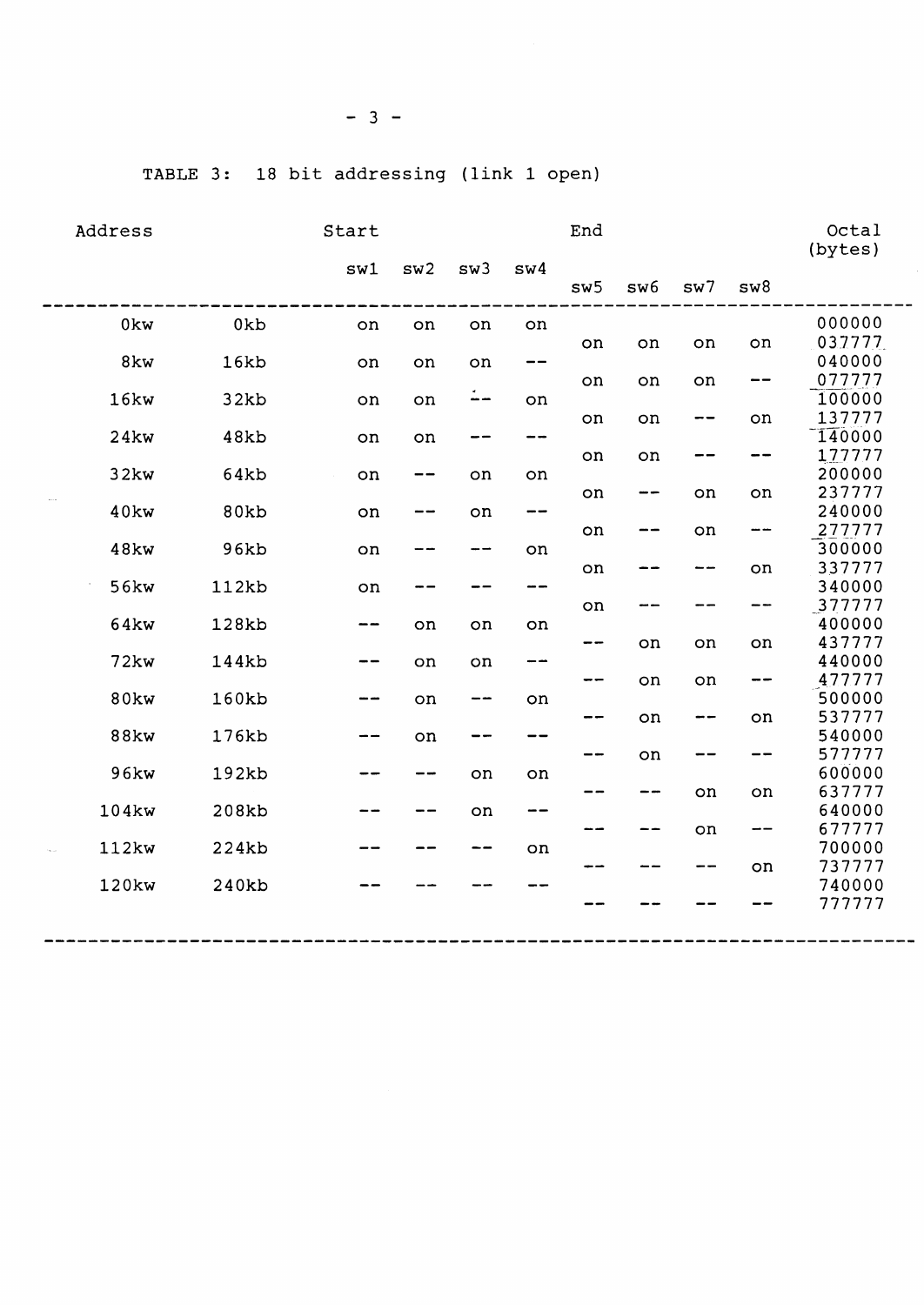# THEORY OF OPERATION

The LS2S6-I uses industry standard 64K x I dynamic RAM memory devices. Refresh circuitry is provided on the board so that replacements are available from many sources. Pin 1 of the memory chips is held high (used as a refresh control on some DRAMS).

The 36 chip dynamic RAM array is organised as two banks, each storing 64K words of data and two parity bits. Bank 0 consists of chips U41-U49 and U59-U67, with bank 1 made up of USO-US8 and U68-U76.

Switch Sl is used to select the range of addresses to which the LS256-1 board will respond. Depending on the position of Link 1, comparators U12 and Ul3 compare the switch setting with address lines AI4 to Al7 (18 bit backplane) or A18 to A21 (22 bit backplane). If the board is selected when the  $Q$ -BUS signal SYNCH goes high, the MREQH signal (U1(P2)) will be high. The SYNC signal is also used to latch address bits AI-A16 into the memory row and column address drivers U17 and U18.

## MEMORY CYCLE

 $\frac{d^2}{2}$  .

With the MREQH signal high, a memory cycle commences when the Q-BUS signals DIN or DOUT is asserted. Cycle timing is controlled by the shift register UI9 with control states ST1H through ST8H being enabled on successive pulses of the 20MHz system clock.

On ST1H the RAS signal to the appropriate bank of memory chips is enabled, latching the row addresses.

On ST2H, MROWL (U22/P8) changes from low to high and MCASL changes from high to low. Thus the row address is disabled (U17) and the Thus the row address is disabled (Ul7) and the column address is enabled (U18) to the memory chips.

On ST3H the CAS signal is enabled to both memory banks latching the column address.

On ST4H the MRPLYH U31(P8) is enabled activating the Q-BUS RPLY signal.

On ST5H the RAS signal is released to the memory chips and they enter their precharge phase.

On ST8H the shift register is cleared when the DIN or DOUT signal is released.

Memory cycle timing is equivalent for both a DIN or DOUT cycle. However, during a DOUT cycle, the write line to the memory chips (WEL) is enabled by the combination of U23 and U33. Data is written into the low byte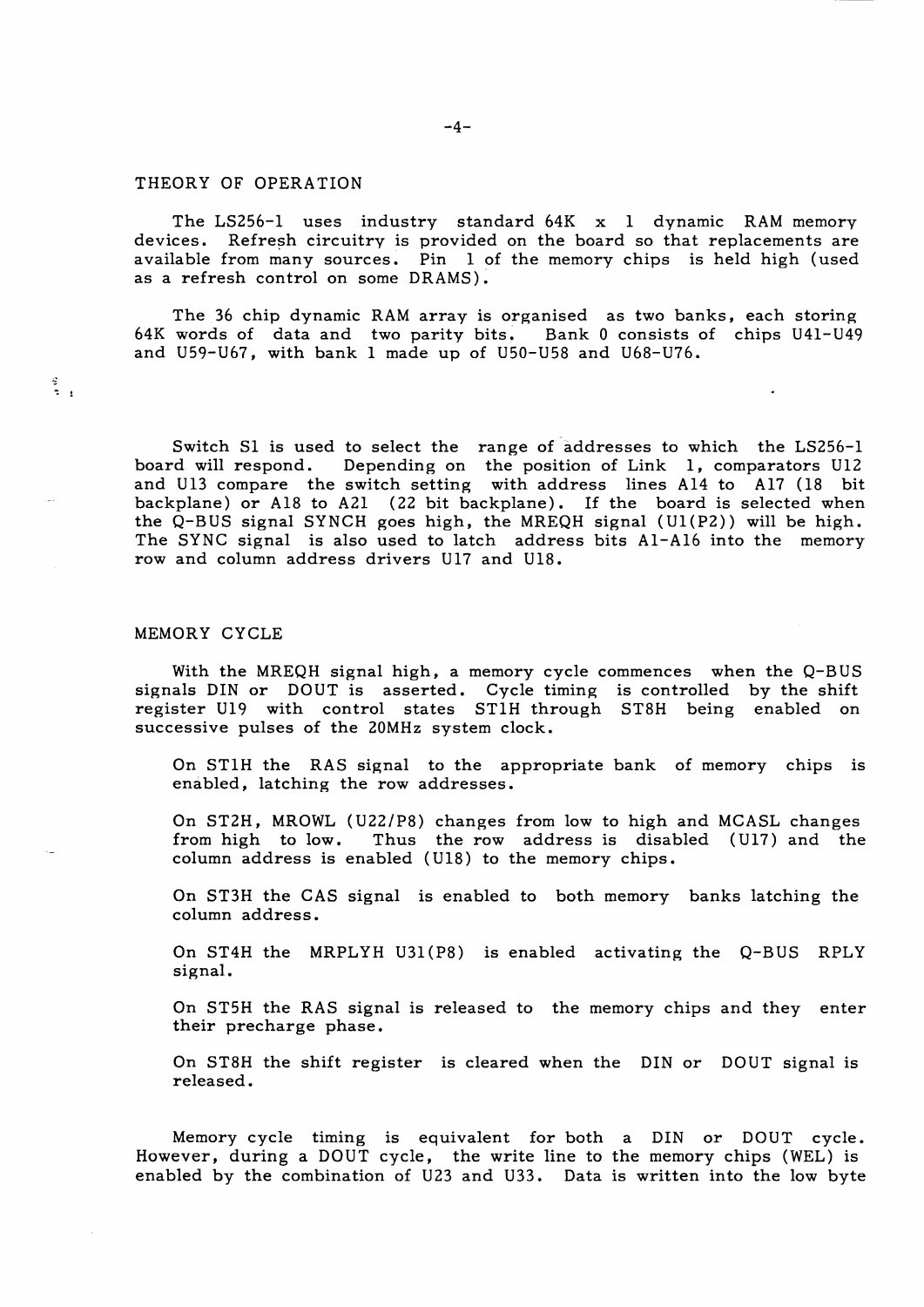(WELBL U33/P8 active), the high byte (WEHBL, U33(Pll), active) or both in low and high bytes depending on the state of the Q-BUS signals WTBTH and DALOO. A parity bit is generated for each byte by U26 and U27 and is stored together with the data.

During a DIN cycle, the bus transcievers U5, U6, U7, U8, U9 enable data onto the Q-BUS when BENL signal U21 (Pll) is active. The parity of each byte in the word is checked by U24 and U25. If an error is detected, the PE16 signal, U21(P3) goes high enabling the Q-BUS signal DALI6 if link 2 is so configured.

#### REFRESH TIMING

 $\frac{3}{2}$ 

Refresh cycles are initiated every 16us by the refresh clock UIO(P2). The refresh address is incremented each cycle by the counter UI5 and enabled to the memory chips, when the REFL signal U28(6) is active, by U16. Timing is controlled by the shift register UI9 in the following manner:

On STIH the RAS signal to both memory banks is enabled (as the DREFL signal U30P(P6) is low), latching the refresh address.

On ST5H the RAS signal is released and the memory chips enter the precharge phase. Note that the CAS signal remains high during the entire cycle.

On ST8H the cycle is terminated and the shift register cleared.

### REFRESH ARBITRA TION

Conflicts between a pending memory cycle or refresh cycle are arbitrated in the following manner: if a refresh reauest occurs during a memory cycle, the refresh cycle is held off by U3I until the SYNCH signal goes low and clears the MREQH signal. Similarly, a memory cycle is held off until a current refresh cycle is complete.